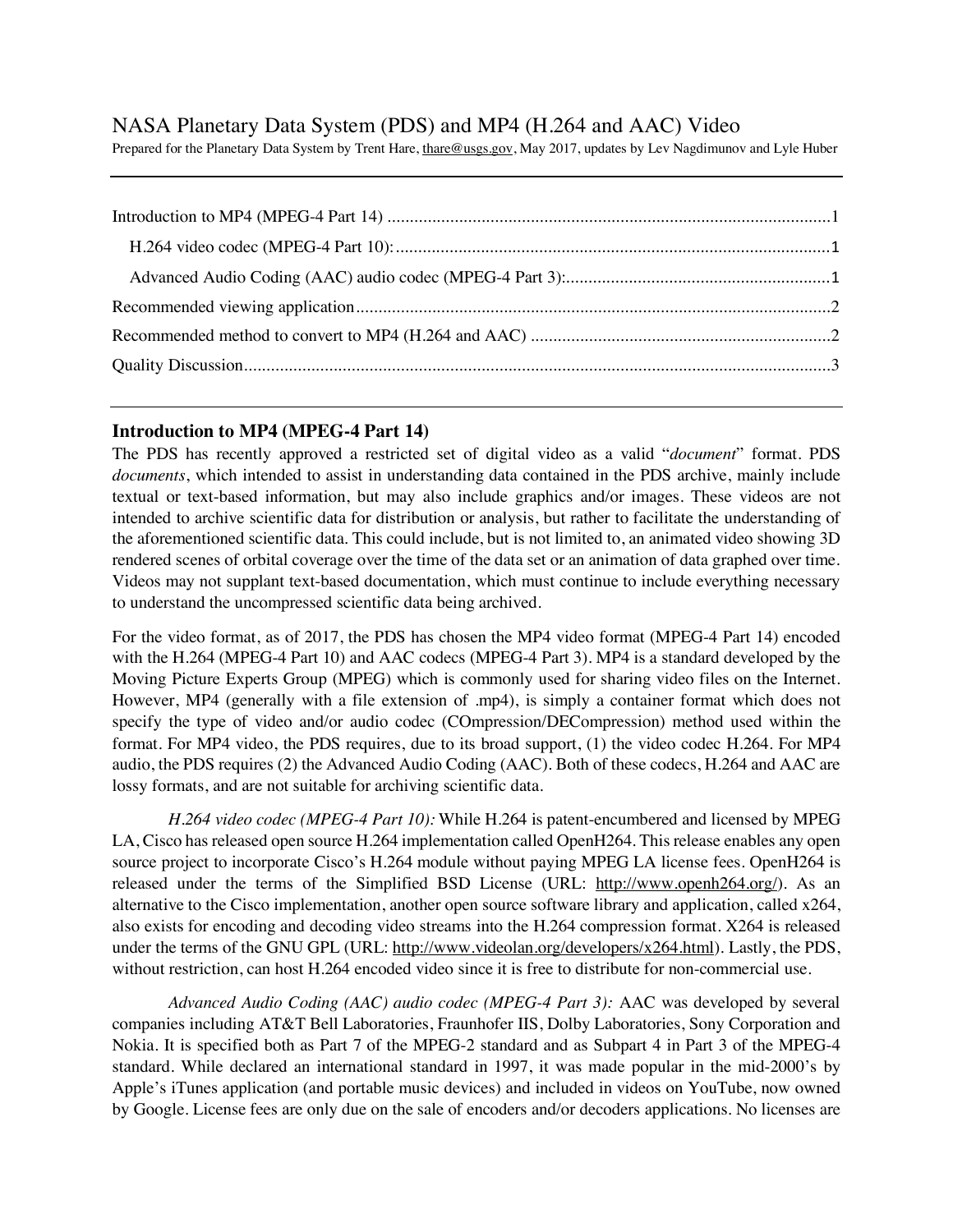required for the PDS to stream or distribute content in AAC format. AAC encoders released by the FFmpeg team are LGPL-licensed and open source (URL: https://ffmpeg.org/). For music- or audio-only files, the .m4a extension is generally used (for example audio-only conversions see: https://trac.ffmpeg.org/wiki/Encode/AAC).

## **Recommended viewing application**

There are many different applications to view MP4 videos encoded with the H.264 and AAC codecs. One open source application, with extremely broad support across a large variety of operating systems (including portable devices and phones), is the VLC media player by VideoLAN (URL: https://www.videolan.org/vlc/).

#### **Recommended method to convert to MP4 (H.264 and AAC)**

Nearly all video production software will likely support H.264 video and AAC audio encoding during the creation of a MP4 formatted file.

1. If your video application does not support H.264 and/or AAC encoding, the open source program HandBrake can help to convert from most any video format to MP4 (URL: https://handbrake.fr/). Below is a screen shot of Handbrake with a video loaded for conversion. Simply choosing "Universal" under devices (circled in red) should provide you with recommended settings for a compliant PDS video document.

| HandBrake                                                                                                                                                                                                                                                                                                                                                                                                                                                                           |                                                                             | $\Box$<br>$\times$                                                         |
|-------------------------------------------------------------------------------------------------------------------------------------------------------------------------------------------------------------------------------------------------------------------------------------------------------------------------------------------------------------------------------------------------------------------------------------------------------------------------------------|-----------------------------------------------------------------------------|----------------------------------------------------------------------------|
| Tools Presets Help<br><b>Eile</b>                                                                                                                                                                                                                                                                                                                                                                                                                                                   |                                                                             |                                                                            |
| Start $\begin{array}{ c c c c }\n\hline\n\text{Start} & \begin{array}{ c c c }\n\hline\n\text{Add To Queue} & \text{if } & \begin{array}{ c c }\n\hline\n\text{Rule} & \text{Show Queue} & \begin{array}{ c c }\n\hline\n\text{Rule} & \text{Show Queue} & \begin{array}{ c c }\n\hline\n\text{Blue} & \text{B} & \text{Slow Value} \\ \hline\n\end{array} & \begin{array}{ c c c }\n\hline\n\text{Blue} & \text{B} & \text{Slow Value} \\ \hline\n\end{array} & \begin{$<br>Source | Preview $\sum$<br><b>Activity Log</b>                                       | $\equiv$                                                                   |
| Source THEMISto_MERC_MAP2<br>1 (00:02:24)<br>Chapters $\vee$<br>$\vert$ 1<br>$\checkmark$<br>Angle<br>Title<br><b>Destination</b>                                                                                                                                                                                                                                                                                                                                                   | $\vert$ 1<br>$\checkmark$<br>through 1<br>$\checkmark$<br>Duration 00:02:24 | <b>Presets</b><br>A) Devices<br><b>Universal</b><br>iPod                   |
| D:\Down\THEMIS_to_MERC_MAP2_universal.mp4<br>File                                                                                                                                                                                                                                                                                                                                                                                                                                   | iPhone & iPod touch                                                         |                                                                            |
| <b>Output Settings</b><br>MP4<br>Web Optimized<br>Container<br>$\checkmark$<br>Picture Filters<br>Video<br>Audio<br>Subtitles   Chapters   Advanced                                                                                                                                                                                                                                                                                                                                 | iPod 5G Support                                                             | iPad<br>AppleTV<br>AppleTV <sub>2</sub><br>AppleTV <sub>3</sub><br>Android |
| Video                                                                                                                                                                                                                                                                                                                                                                                                                                                                               | Quality                                                                     | <b>Android Tablet</b>                                                      |
| H.264 (x264)<br>v<br><b>Video Codec:</b>                                                                                                                                                                                                                                                                                                                                                                                                                                            | Constant Quality: 20<br>RF                                                  | <b>Windows Phone 8</b><br>$(\wedge)$ Regular                               |
| Framerate (FPS):<br>30<br>$\checkmark$                                                                                                                                                                                                                                                                                                                                                                                                                                              |                                                                             | Normal                                                                     |
| ◯ Constant Framerate                                                                                                                                                                                                                                                                                                                                                                                                                                                                | Placebo Quality  <br>  Lower Quality                                        | <b>High Profile</b>                                                        |
| <sup>(a)</sup> Peak Framerate                                                                                                                                                                                                                                                                                                                                                                                                                                                       | Avg Bitrate (kbps):                                                         |                                                                            |
|                                                                                                                                                                                                                                                                                                                                                                                                                                                                                     | 2-Pass Encoding<br>Turbo first pass                                         |                                                                            |
| <b>Optimise Video:</b><br>Use Advanced Tab instead                                                                                                                                                                                                                                                                                                                                                                                                                                  |                                                                             |                                                                            |
| Fast<br>x264 Preset:                                                                                                                                                                                                                                                                                                                                                                                                                                                                |                                                                             |                                                                            |
| None<br><b>Fast Decode</b><br>$\ddot{}$<br>x264 Tune:                                                                                                                                                                                                                                                                                                                                                                                                                               |                                                                             |                                                                            |
| 3.0<br><b>Baseline</b><br>$\checkmark$<br>H.264 Profile:<br><b>H.264 Level:</b>                                                                                                                                                                                                                                                                                                                                                                                                     | $\checkmark$                                                                |                                                                            |
| <b>Extra Options:</b>                                                                                                                                                                                                                                                                                                                                                                                                                                                               |                                                                             | $\bigcirc$ Add $\bigcirc$ Remove<br><b>Options</b>                         |
| Queue Finished                                                                                                                                                                                                                                                                                                                                                                                                                                                                      |                                                                             |                                                                            |

**2.** Another open source method to convert from a different video types to MP4 (using H.264 and AAC encoders) is *ffmpeg*, freely released by the FFmpeg team (URL: https://ffmpeg.org/). This routine can also convert a series of image frames (e.g. JPEGs or PNGs) to an MP4 video. For command-line options see URL: https://trac.ffmpeg.org/wiki/Encode/H.264.